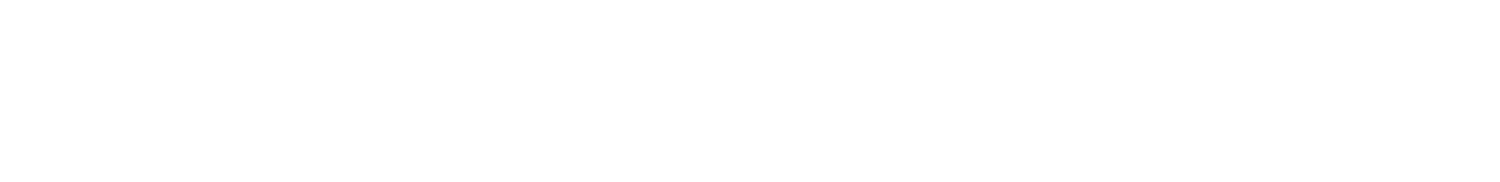## **WHY TARGETED RAIL GROWTH SHOULD BE A NATIONAL AIM**





**GIVEN** Government aims to achieve a more integrated and sustainable transport system, you'd think that encouraging travel by train would automatically be on the

agenda. However, published in July 2004, *The Future of Rail* White Paper<sup>1</sup> was notable for the absence of any rail growth targets. This shows a lamentable lack of vision. In particular, encouraging train travel at times and in places where the network is currently under-utilised seems like a critical issue for both increasing the viability of the railways and contributing to broader transport policy goals. Achieving this is likely to require taking more national responsibility for information provision, marketing, ticketing, and making the links between the rail network and other modes.

The case for encouraging people to switch from car – or plane – to train is strong. Environmentally, trains beat them both in most reasonable comparisons, and future measures to improve rail's environmental performance (like the introduction of lowersulphur diesel) should give trains a considerable advantage. On busy routes, trains can accommodate significantly more people than conventional buses or coaches, and the dedicated network usually gives them the edge in terms of reliability and speed.

Although there are legitimate arguments which say that we should be encouraging increasingly localised patterns of activity (and rail is often not the most appropriate mode for short journeys), medium- and longdistance trips are a significant part of our current travel. Given this, failing to plan for rail growth (while explicitly planning for car and air traffic growth) seems absurd.

One reason why rail growth may be off the agenda is that, as highlighted in the recent 'rail congestion charge' debate, the priorities of those involved in rail are often significantly different from those involved in overall national transport policy. Partly, this is because of the specific nature of rail.

In particular, rail travel is concentrated in London and the South East (LSE). In 2003/04, 49 per cent of all passenger-kilometres travelled were undertaken on routes run by LSE operators. Partly this is because there were more trains (41 per cent of all timetabled train-kilometres). However, there is not an exact match. For example, in contrast, the regional operators accounted for only 18 per cent of passenger-kilometres, but 37 per cent of all scheduled train-kilometres (the remainder – 33 per cent of travel and 22 per cent of train-kilometres – were on longdistance services).2

It is also notable that much train travel is for commuting, and is concentrated in the peak period. According to the *London Area Travel Survey*, 72 per cent of all weekday rail trips are made during the peak period (defined, in that survey, as 6:30-10am and 4- 8pm).<sup>3</sup> This compares with aggregated National Travel Survey data (1992-2000), which suggests that less than 50 per cent of all weekday trips are made during this time.<sup>4</sup>

Moreover, despite the disruption of Hatfield, in the last five years (1998/89- 2003/04), the number of passenger-kilometres travelled on the network in London and the South East has grown by about 18 per cent, while the number of timetabled trainkilometres has grown by only 6 per cent.2 As a result – as any commuter into London knows – many of the services are increasingly crowded. Consequently, for those running the railways, alleviating peak-time congestion on LSE services seems like the top priority.

Logically, one way of addressing the problems is to increase capacity. However, there seems to be a broad agreement that, while there is some scope for squeezing more out of the LSE network as it is (for example, by adding carriages and lengthening platforms), this scope is relatively limited. Consequently, many LSE train operators don't actually want more passengers (since this will exacerbate crowding problems and complaints, and potentially lead to franchise penalties), *unless*the Government is prepared to put significant

cash into capacity expansion. Meanwhile, the Government has made it abundantly clear that it wants to curb spending on the railways – implying that it will be extremely reluctant to put money in for expansion. It is probably this stalemate which has led to the lack of positive plans for rail growth.

However, if this is the case, there is a fundamentally flawed underlying supposition – namely, that promoting national rail growth has to involve encouraging growth on the busiest parts of the network. Clearly, addressing capacity on these routes may be an important priority (not least as a way of reducing peak-time car use), and it may be true that this is where growth would be easiest to achieve. However, there are powerful arguments for promoting growth at other times and in other places – and for having an explicit national strategy to achieve this.

First, as advocated by organisations like the Rail Passengers Council, encouraging *offpeak* growth in rail travel could be made an explicit priority. Having 72 per cent of the market concentrated into only a third of the day cannot be the most efficient solution for the railways. Encouraging people to travel at a broader range of times would help to alleviate crowding and make it easier to schedule services. Moreover, if significant numbers of new users could be encouraged to travel offpeak, this could presumably help to generate the funds for more peak-time expansion.

There is also some evidence from studies on personalised journey planning<sup>5</sup> and highway capacity reduction<sup>6</sup> that off-peak trips are the most susceptible to modal shift. (To be clear, while specific initiatives for commuting and school travel have achieved some of the most impressive behavioural change, in situations where transport initiatives are more general – for example, involving the provision of better information about alternatives, or a change in road conditions – a greater shift in off-peak travel behaviour is usually observed.) This means that promoting off-peak rail travel could be a particularly effective way of reducing car use.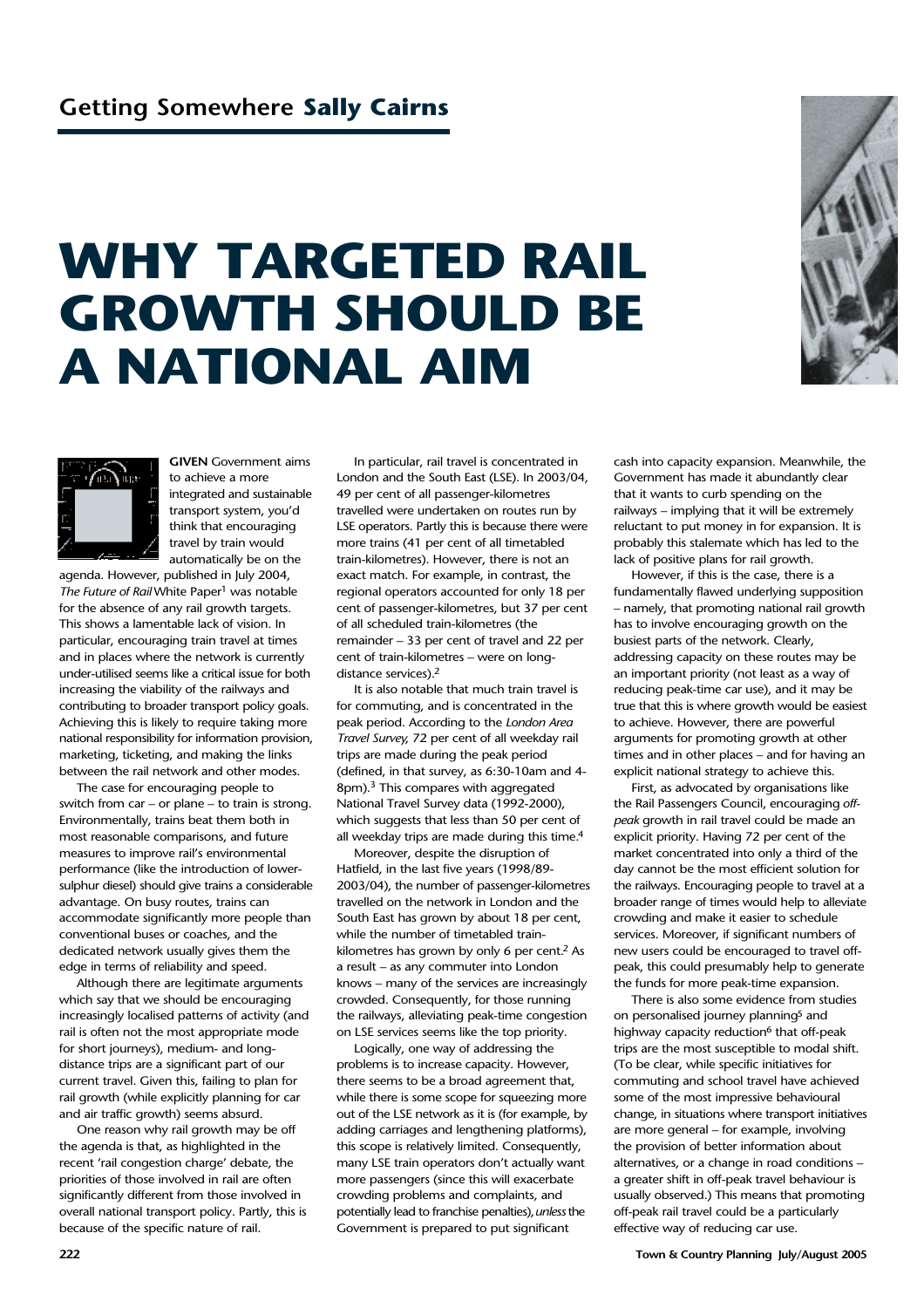*Sally Cairns Marcus Enoch*



*Bank holiday crowds – encouraging greater use of trains at less popular times could help to increase the viability of the railways and have a significant effect on national traffic levels*



*Liverpool Street station, used for approximately 50million passenger journeys a year, shows the efficiency of rail for transporting large numbers of people*

A key issue is *how* a growth in off-peak travel would be promoted – since there are already significant differences in peak and offpeak fares, precisely to try to achieve this. Arguably, national marketing and a simpler, more comprehensible fares structure could both play a key role.

In the current rail framework, marketing activity has largely been made the responsibility of individual train companies. While this has allowed for some interesting and innovative approaches, overall it makes it harder for the railway to competitively market itself *against other modes*. There are currently about 25 individual franchises, and some companies are directly competing with each other. This means that the consumer is exposed to a myriad of different messages, all with a slightly different slant, and all trying to promote awareness of their own brand. This is in direct contradiction to conventional marketing wisdom, which advocates that simple, consistent messages are the most effective. It also makes it difficult to promote an overarching idea – for example, that trains are cheaper off-peak.

Personally, I doubt whether anyone really cares who runs the trains (as long as they're well run), particularly as they often don't have a choice of operator for the journey they're planning. Instead, selling the advantages of 'train' travel (as compared with car travel) might be a much more powerful way to influence travel behaviour. After all, some car users will never have used a train, or have thought seriously about why they might want to.

Another key area to address could be fares strategy. While there are significant differences between peak and off-peak prices, the range of tickets on offer is often bewilderingly complex. Fares strategy generally seems to be have been driven by an unhealthy obsession with free market economics, and the unwritten belief that the more tickets there are, the more choices the consumer has – and that, by definition, that's good. While this has meant that there are

some great deals to be had, there are also numerous downsides.

It has become almost impossible to estimate how much a journey is going to cost without checking, and many people report that they feel confused, often expressing a sense of being 'ripped off' when they encounter a high price or querying whether a different operator would have given them a different ticket. Consequently, for occasional users, fares may seem arbitrary rather than geared to encouraging travel at particular times.

This confusion also arises because it is common to get different information from different people. For a weekend return from London to Macclesfield, I was recently quoted £96 by National Rail Enquiries (even after asking the operator to check with his supervisor) and £44 by Transport Direct. My friend was quoted £54.20 by NRE. The tickets we actually purchased from Virgin trains cost £24. This kind of muddle cannot possibly be good for trains. More specifically, problems with information provision are potentially obscuring fundamental peak/offpeak differences in prices, and the significant 'hassle factor' added to journey planning potentially puts people off even considering the train as an option.

Instead, one proposition would be to introduce a new and massively simplified offpeak fares policy. For example, this could require all train operators to offer tickets between, say, 10am and 4pm, at a set price per mile. All other ticket types for these services could be discontinued to ensure simplicity, and major national marketing activity could be undertaken on this basis. If the *London Area Travel Survey* figures<sup>3</sup> are indicative, less than a third of revenue (approximately £1.3 billion) would be at stake. It would be a bold move, partly undermining the ethos of privatisation – but even if the Government agreed to underwrite any losses, it would still be a considerably cheaper option than, say, building Crossrail, and the potential increase in train use (and income) could be substantial.

Furthermore, taking a more strategic approach to the railway should arguably involve putting more emphasis on promoting services *outside* London and the South East. Precisely because train use, and growth, have been greatest in this area, links with London have received the greatest attention. For example, the introduction of a new highspeed line between London and the North has been debated extensively, with scoping studies costing over £1 million.

However, the dangers of a self-fulfilling prophesy are obvious. The more transport investment is concentrated on moving people in and out of London, the more likely it is that this is what they will do. Instead, as part of promoting a more even pattern of national development, surely rail strategy should be focused on alternative proposals – for example, exploring the viability of an east-west spine link to underpin the 'Northern Way' regeneration work, or introducing measures to encourage the scale of London rail commuting in other large urban centres, by improving and promoting the feeder services from their immediate catchments.

As part of promoting both off-peak travel and rail travel in other parts of the country, it would also be helpful to have more public involvement in how trains are linked with other modes. Currently, 'addressing station access' often becomes a local wrangle about how much station parking should be allowed. However, there is huge scope for more proactive policies to ensure that people can get to stations. There have already been some experiments aimed at making walking and cycling to stations more attractive, or promoting car sharing, or providing feeder buses, or offering demand-responsive minibus services. However, the scale of existing initiatives is limited, and there is considerable potential for more widespread good practice.

The parking issue is difficult – in some areas, and for some people, car access will be the only option, but providing vast car parks will potentially undercut local bus services and other, more sustainable initiatives. However,

▼